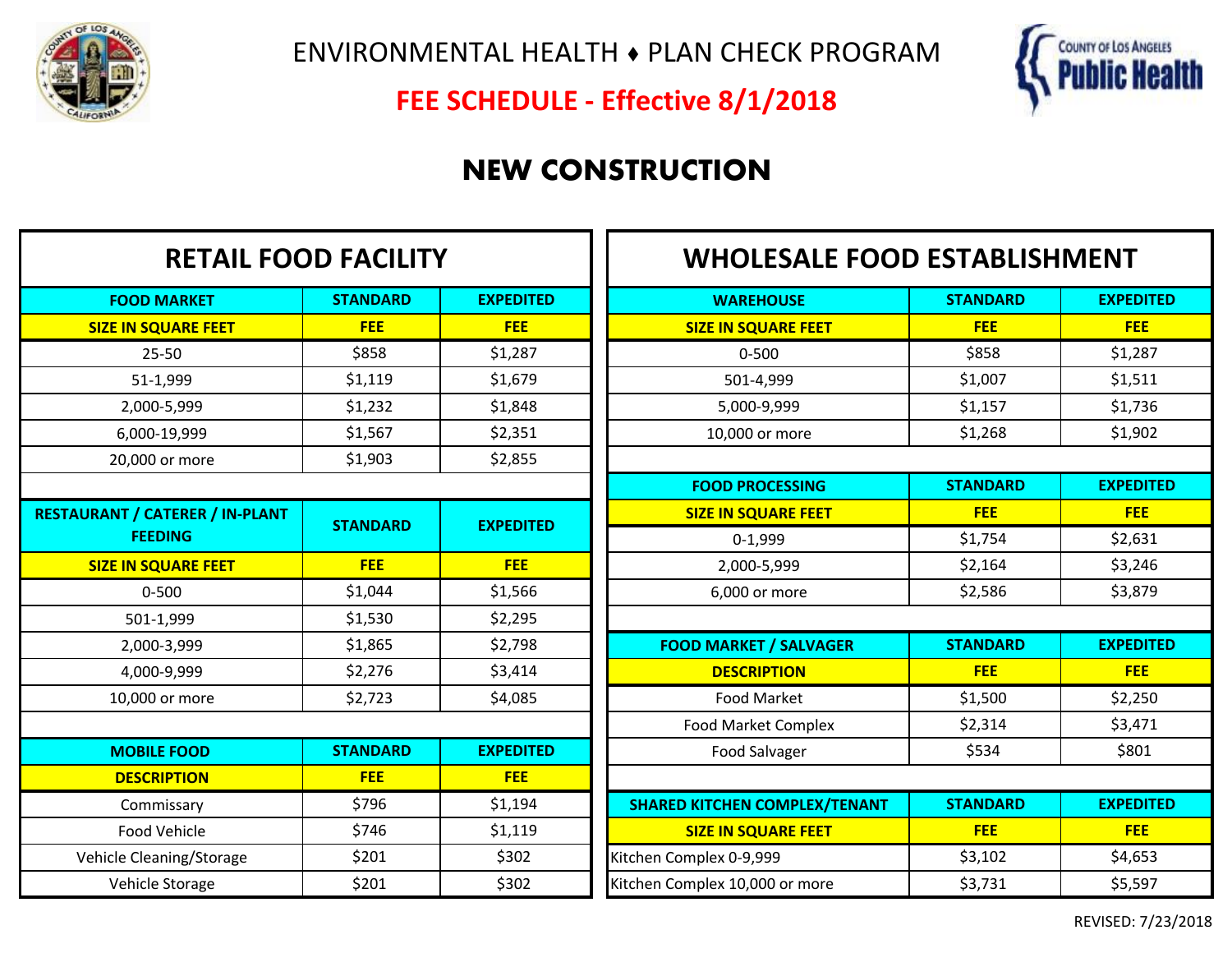



## **FEE SCHEDULE - Effective 8/1/2018**

### **REMODEL**

| <b>RETAIL FOOD FACILITY</b>            |                 |                  | <b>WHOLESALE FOOD ESTABLISHMENT</b> |                 |                  |
|----------------------------------------|-----------------|------------------|-------------------------------------|-----------------|------------------|
| <b>FOOD MARKET</b>                     | <b>STANDARD</b> | <b>EXPEDITED</b> | <b>WAREHOUSE</b>                    | <b>STANDARD</b> | <b>EXPEDITED</b> |
| <b>SIZE IN SQUARE FEET</b>             | <b>FEE</b>      | <b>FEE</b>       | <b>SIZE IN SQUARE FEET</b>          | <b>FEE</b>      | <b>FEE</b>       |
| $0 - 300$                              | \$315           | \$473            | $0 - 300$                           | \$315           | \$473            |
| 301-1,999                              | \$1,119         | \$1,679          | 301-500                             | \$858           | \$1,287          |
| 2,000-5,999                            | \$1,232         | \$1,848          | 501-4,999                           | \$1,007         | \$1,511          |
| 6,000-19,999                           | \$1,567         | \$2,351          | 5,000-9,999                         | \$1,157         | \$1,736          |
| 20,000 or more                         | \$1,903         | \$2,855          | 10,000 or more                      | \$1,268         | \$1,902          |
|                                        |                 |                  |                                     |                 |                  |
| <b>RESTAURANT / CATERER / IN-PLANT</b> | <b>STANDARD</b> | <b>EXPEDITED</b> | <b>FOOD MARKET / SALVAGER</b>       | <b>STANDARD</b> | <b>EXPEDITED</b> |
| <b>FEEDING</b>                         |                 |                  | <b>SIZE IN SQUARE FEET</b>          | <b>FEE</b>      | <b>FEE</b>       |
| <b>SIZE IN SQUARE FEET</b>             | <b>FEE</b>      | <b>FEE</b>       | Food Market Wholesale (0-300)       | \$315           | \$473            |
| $0 - 300$                              | \$315           | \$473            | Food Market Wholesale (301 or more) | \$1,500         | \$2,250          |
| 301-500                                | \$1,044         | \$1,566          | Food Market Complex (0-300)         | \$315           | \$473            |
| 501-1,999                              | \$1,530         | \$2,295          | Food Market Complex (301 or more)   | \$2,314         | \$3,471          |
| 2,000-3,999                            | \$1,865         | \$2,798          | Food Salvager (0-300)               | \$315           | \$473            |
| 4,000-9,999                            | \$2,276         | \$3,414          | Food Salvager (301 or more)         | \$534           | \$801            |
| 10,000 or more                         | \$2,723         | \$4,085          |                                     |                 |                  |
|                                        |                 |                  | <b>FOOD PROCESSING</b>              | <b>STANDARD</b> | <b>EXPEDITED</b> |
| <b>MOBILE FOOD</b>                     | <b>STANDARD</b> | <b>EXPEDITED</b> | <b>SIZE IN SQUARE FEET</b>          | <b>FEE</b>      | <b>FEE</b>       |
| <b>DESCRIPTION</b>                     | <b>FEE</b>      | <b>FEE</b>       | $0 - 300$                           | \$315           | \$473            |
| Commissary (0-300)                     | \$315           | \$473            | 301-1,999                           | \$1,754         | \$2,631          |
| Commissary (301 or more)               | \$796           | \$1,194          | 2,000-5,999                         | \$2,164         | \$3,246          |
| Food Vehicle                           | \$315           | \$473            | 6,000 or more                       | \$2,586         | \$3,879          |
| Vehicle Cleaning/Storage               | \$201           | \$302            |                                     |                 |                  |
| Vehicle Storage                        | \$201           | \$302            |                                     |                 |                  |